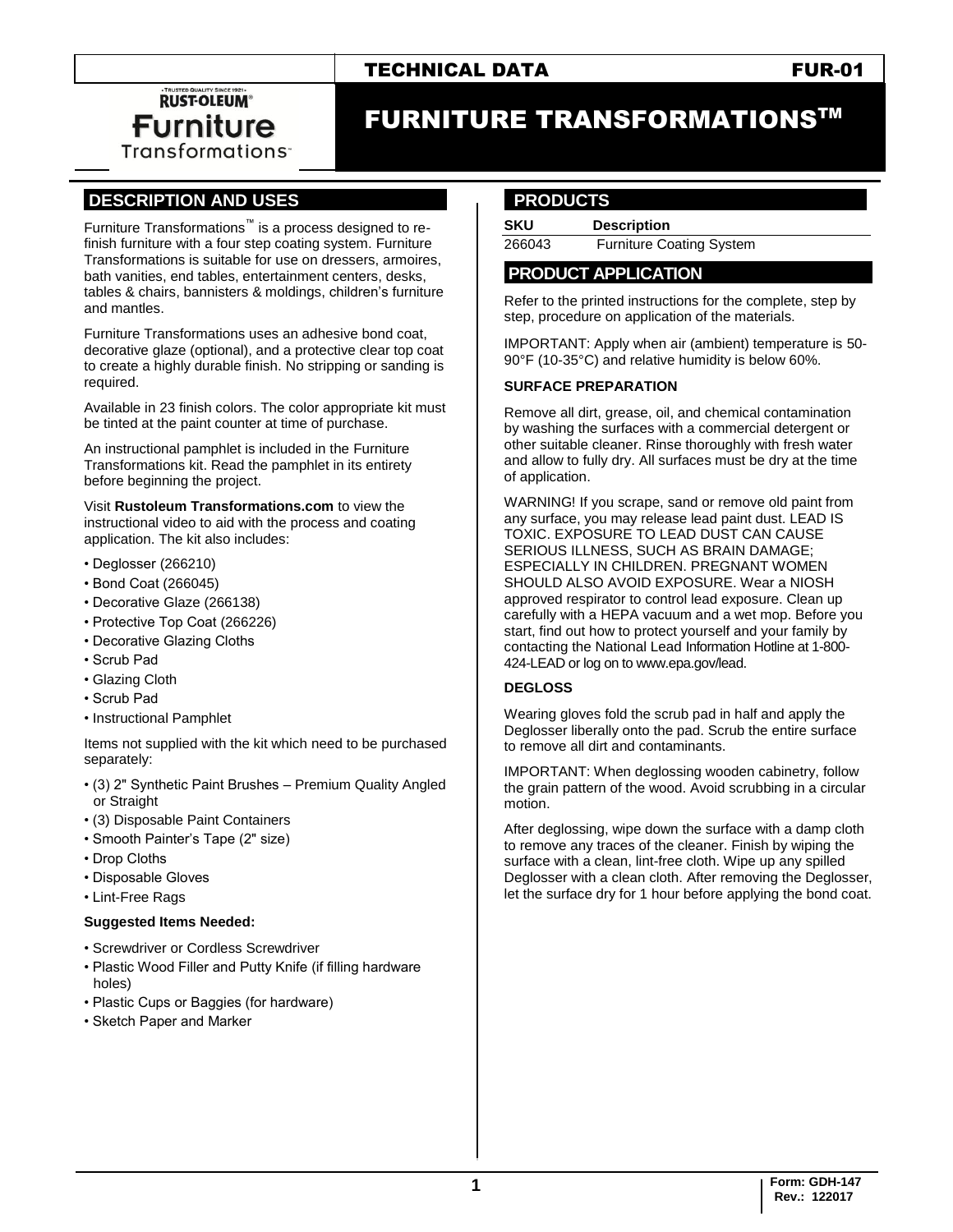# TECHNICAL DATA

**RUST-OLEUM** Furniture **Transformations** 

# FURNITURE TRANSFORMATIONSTM

### **.PRODUCT APPLICATION (cont.)**

### **APPLICATION OF BOND COAT**

For best results, apply in a clean, dust free area. Avoid application in direct sunlight. The Bond Coat is formulated to provide maximum adhesion to wood, laminate, and melamine surfaces. Two coats of Bond Coat are recommended.

Before applying the Bond Coat, wipe down the furniture one more time with a clean, lint-free cloth to remove any residue still left on the surface. If the furniture piece is an immovable object such as a bathroom vanity, mask off the outside edges of the cabinet and inside edges of the cabinet frame. Thoroughly mix the Bond Coat using a stir stick and pour a portion into a clean disposable container. For best results, always brush in the direction of the grain. Use up-and-down strokes on vertical surfaces and side-toside strokes on horizontal surfaces. Apply the Bond Coat with a light, even coat. Avoid applying a heavy coat as a heavy coat will run. Remove an excess build up with the paint brush. Allow the first coat to dry for 2-3 hours. Apply a second coat using the same technique. If refinishing a furniture piece that has two sides such as a cabinet door, apply the Bond Coat to the back side of the doors first. Allow the Bond Coat to dry 2-3 hours between coats and before application of the Decorative Glaze (optional). Dry times may vary depending on temperature and humidity.

### **APPLICATION OF DECORATIVE GLAZE (optional)**

The Decorative Glaze enhances the look by accenting the Bond Coat color. Thoroughly mix the Decorative Glaze using a stir stick. Pour a portion into a clean, disposable container. Apply the Decorative Glaze with the Glaze Cloth to the surface. Be sure to work in manageable sections. Gather two pieces of Decorative Glaze into a ball and wipe the surface in the direction of the grain to remove the glaze to your desired look. Light pressure will leave more Decorative Glaze whereas more pressure will remove more Decorative Glaze. For best results, rotate and re-fold the cloth often. If dissatisfied, while wet, wipe completely clean with a damp cloth and repeat the glazing process. Allow the Decorative Glaze to dry for a minimum of 8 hours before applying the Protective Top Coat.

### **.PRODUCT APPLICATION (cont.)**

### **APPLICATION OF THE TOPCOAT**

The topcoat is formulated to provide excellent stain and scratch resistance.

Thoroughly mix the Protective Topcoat with the stir stick. Using a 2" synthetic brush, apply an even layer of the Protective Topcoat to the entire surface. Following the same procedure when applying the Bond Coat, use upand-down strokes for vertical surfaces and side-to-side strokes for horizontal surfaces. Be sure to work in the direction of the grain.

IMPORTANT: It is important to avoid over-brushing in previously coated areas. If build-up occurs in recessed areas, simply wipe out with a clean, dry brush.

Allow the Protective Topcoat to dry undisturbed for 12 hours. Keep windows closed, pets away and ceiling fans off. Avoid using cleaners on new surface for 7 days. After 7 days, the surface will be completely cured and ready for cleaning.

#### **CLEAN-UP**

Clean up equipment and tools with soap and water.